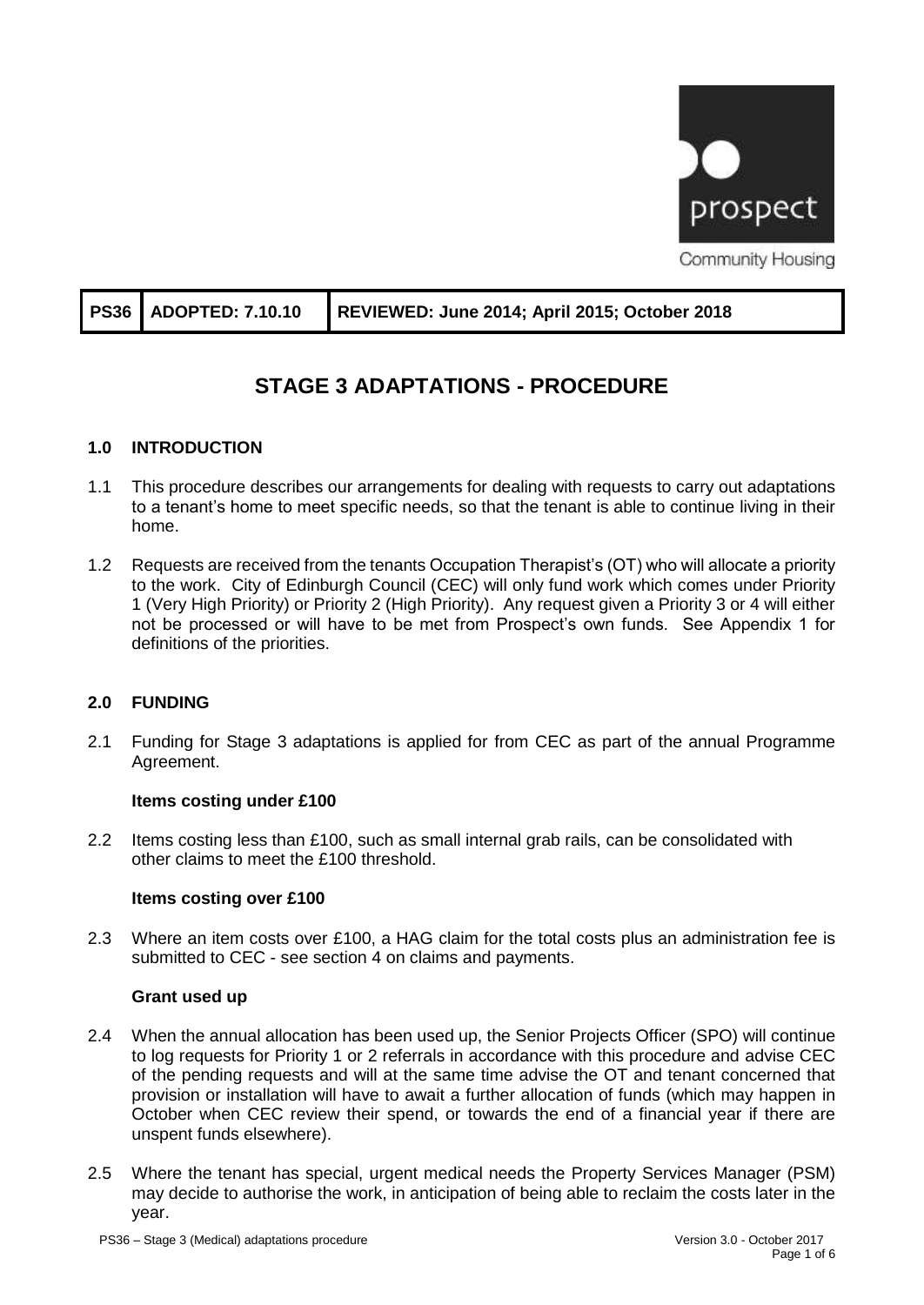#### **3.0 INSTALLATION PROCESS**

- 3.1 Following assessment of a tenant's needs the CEC OT will complete a Stage 3 Adaptations Request Form and send this to Prospect.
- 3.2 The Form will be passed to the SPO, who will:
	- open a new folder on the IT system for documents, correspondence etc. filepath: *MAIN/DOCUMENT/Property Services/Stage 3 Adaptations/[Property address];*
	- add the initial details to the Stage 3 spreadsheet in Excel filepath: *MAIN/DOCUMENT/Property Services/Stage 3 Adaptations/Record of Adaptations*

The SPO will ensure that the folder and spreadsheet are updated as required at each stage in the process.

#### **Small items or works**

- 3.3 Small items such as the provision or moving of a grab rail or banister will not normally have to be pre-inspected, but if required, e.g. to clarify any detail on the CEC Requisition or confirm the precise location for the item with the OT, a pre-inspection by the Maintenance Officer (MO) will be arranged.
- 3.4 The SPO will arrange for a works order to be issued, normally to a designated contractor.
- 3.5 If a post inspection is required, this will be carried out by the MO.

#### **Large items or works**

- 3.6 Large items or works may include:
	- the provision of an over-bath shower;
	- the replacement of a bath with a 'walk-in' shower;
	- the provision of an external ramp;
	- the provision of a stair lift;
	- the provision of an overbed hoist.
- 3.7 The SPO will normally arrange for a pre-inspection visit by the MO to discuss the details. Where required the MO will produce a sketch plan or more detailed drawing.

When arranging the pre-inspection the SPO will ask for the tenant's permission for their contact details to be given to the contractor. The SPO will also notify the relevant Housing Officer (HO) by email of the requested adaptation.

- 3.8 Where the MO feels that the proposed adaptation is not the best solution, or that the proposed work cannot be carried out satisfactorily in the space available, the requirements will be discussed with the OT to agree an alternative solution.
- 3.9 The MO will assess whether any particular precautions or work method statement are required to deal with specific medical conditions such as asthma, learning difficulties requiring support etc. and will draft any precautions/method statement necessary. Where possible this will be agreed with and signed off by the tenant or a member of their household, and then passed to the SPO.
- 3.10 Where required, and when advised by the MO, the SPO will arrange for the appointment of a Structural Engineer: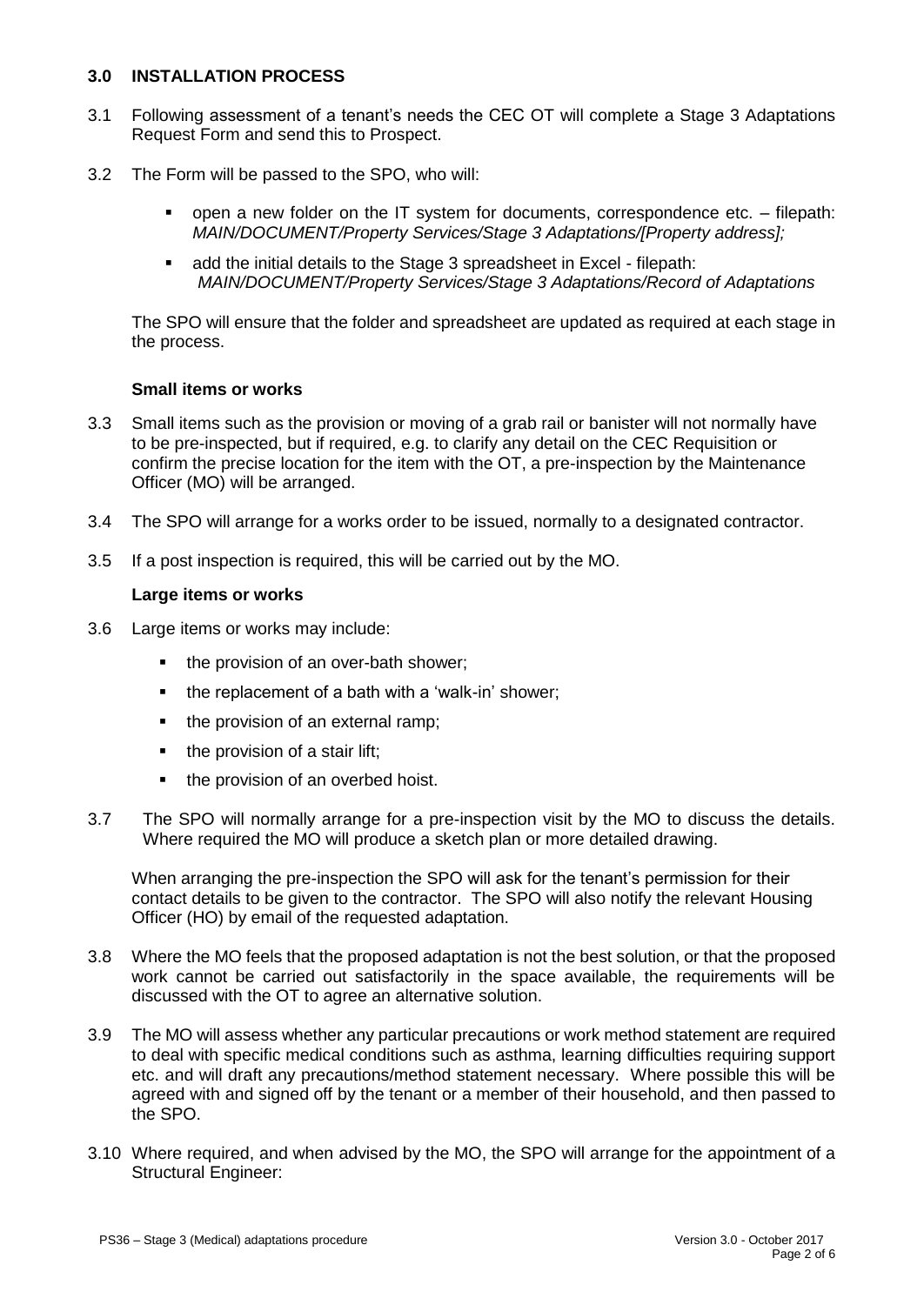- to advise on the capacity of walls or ceilings to take weights where hoists or stair lifts are proposed, or
- to advise on the widening of doors in structural walls.
- 3.11 Following confirmation of the work required the SPO will arrange for the preferred contractor to visit the property and thereafter submit an estimate or quotation for the work. Where there is a standard specification, e.g. for an over-bath or walk-in shower, this will be issued to the contractor.
- 3.12 Following acceptance of an estimate or quotation and method statement (if applicable) the SPO will:
	- advise tenant of acceptance of estimate and confirm that contractor will liaise with the tenant directly to agree mutually agreeable time to undertake the works (Appendix 2);
	- advise any unsuccessful contractor/supplier who quoted:
- 3.13 The MO will liaise with the contractor as required while work is in progress, and will carry out a post inspection on completion.
- 3.14 The MO will liaise with the contractor regarding any snagging items requiring immediate attention, or defects arising during the year following completion of the work.
- 3.15 The SPO will ensure that the Stage 3 spreadsheet is updated at each stage and that it is completed following receipt of the HAG payment – see sections 4 & 5.

# **4.0 CLAIMING HAG**

- 4.1 The contractor(s) invoices will be paid in accordance with current procedures.
- 4.2 On a monthly basis, in accordance with the timetable for submission of claims authorised from CEC, the SPO will submit payment request via HARP (CEC computer system).
- 4.3 The SPO will scan in the forms plus copies of all related invoices and forward as required to CEC.

Copies of all items submitted will be saved in the relevant folder on the system, and the spreadsheet updated as required.

4.4 A copy of the claim details and invoices will be sent to the Finance Officer (FO), who will match the payment received with the original request and confirm to the SPO when the payment claimed has been received so that the SPO may complete the spreadsheet.

If there are any outstanding queries regarding payment the FO will discuss these with the SPO and agree the action to be taken.

#### **5.0 UPDATING RECORDS**

- 5.1 The SPO will ensure that when a works order is issued the following is completed:
	- the property attributes screen in Cx is updated with the relevant details;
	- major adaptations are recorded in Cx (Asset Stock Condition);
	- the Stage 3 spreadsheet is completed with all relevant details;
	- **E** all relevant items are saved in the property folder on the system.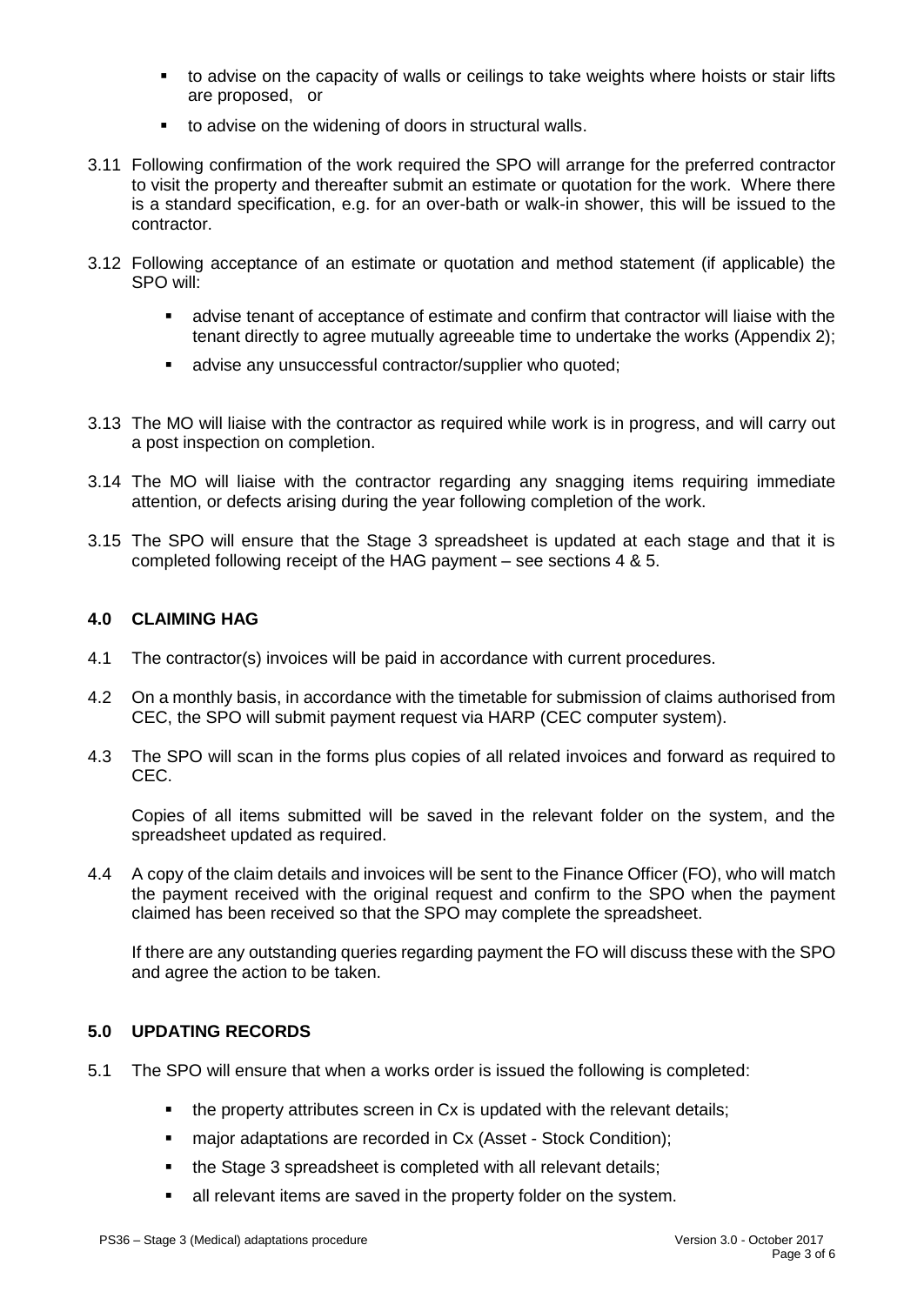# **6.0 IMPLEMENTATION, MONITORING & REVIEW**

- 6.1 The PSM is responsible for ensuring that this procedure is implemented.
- 6.2 The PSM will ensure that a summary report on the number and type of adaptations carried out and the total expenditure incurred, together with a summary of the satisfaction questionnaires completed, is included in the 6-monthly Property Services report to the Management Committee.
- 6.3 The PSM will ensure that this procedure is reviewed at least every 3 years.

| This version approved in: | October 2018 |
|---------------------------|--------------|
| Next review due by:       | October 2021 |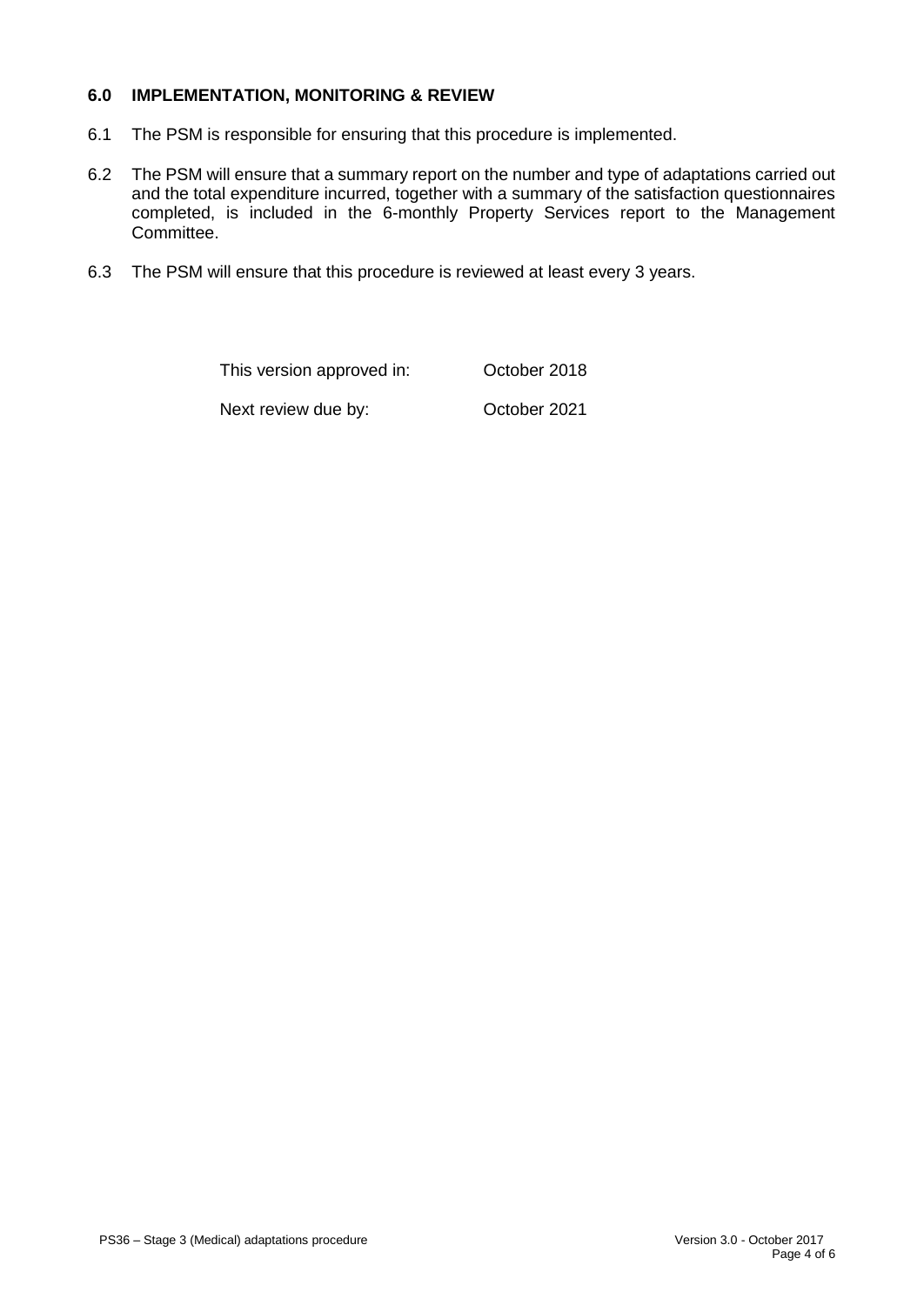# **STAGE 3 ADAPTATIONS - PRIORITY LEVELS**

# **[Definitions are taken from the CEC Stage 3 Adaptations Request Form]**

#### **PRIORITY 1 - VERY HIGH PRIORITY**

Circumstances such as:

- **•** Service user unable to be discharged from hospital.
- Service user and/or carer is at risk (of injury and/or deterioration in health) in carrying out activities of daily living.
- **EXECT:** Service user is terminally ill and requiring minor adaptations.
- Immediate risk of home situation breaking down.

#### **PRIORITY 2 - HIGH PRIORITY**

Circumstances such as:

- Service user is unable to meet personal care needs.
- To facilitate discharge from hospital.
- To reduce the burden of care for formal/informal carers and maintain the situation on an ongoing basis.
- **EXECTE:** Intervention is required to facilitate rehab/development needs.

#### **PRIORITY 3 - MEDIUM PRIORITY**

Circumstances such as:

■ To reduce the burden of care and/or improve quality of life for the service user or carer in activities of daily living – alternative not available.

#### **PRIORTY - LOW PRIORITY**

Circumstances such as:

■ To reduce the burden of care and/or improve the quality of life for the service user or carer in activities of daily living – alternative available.